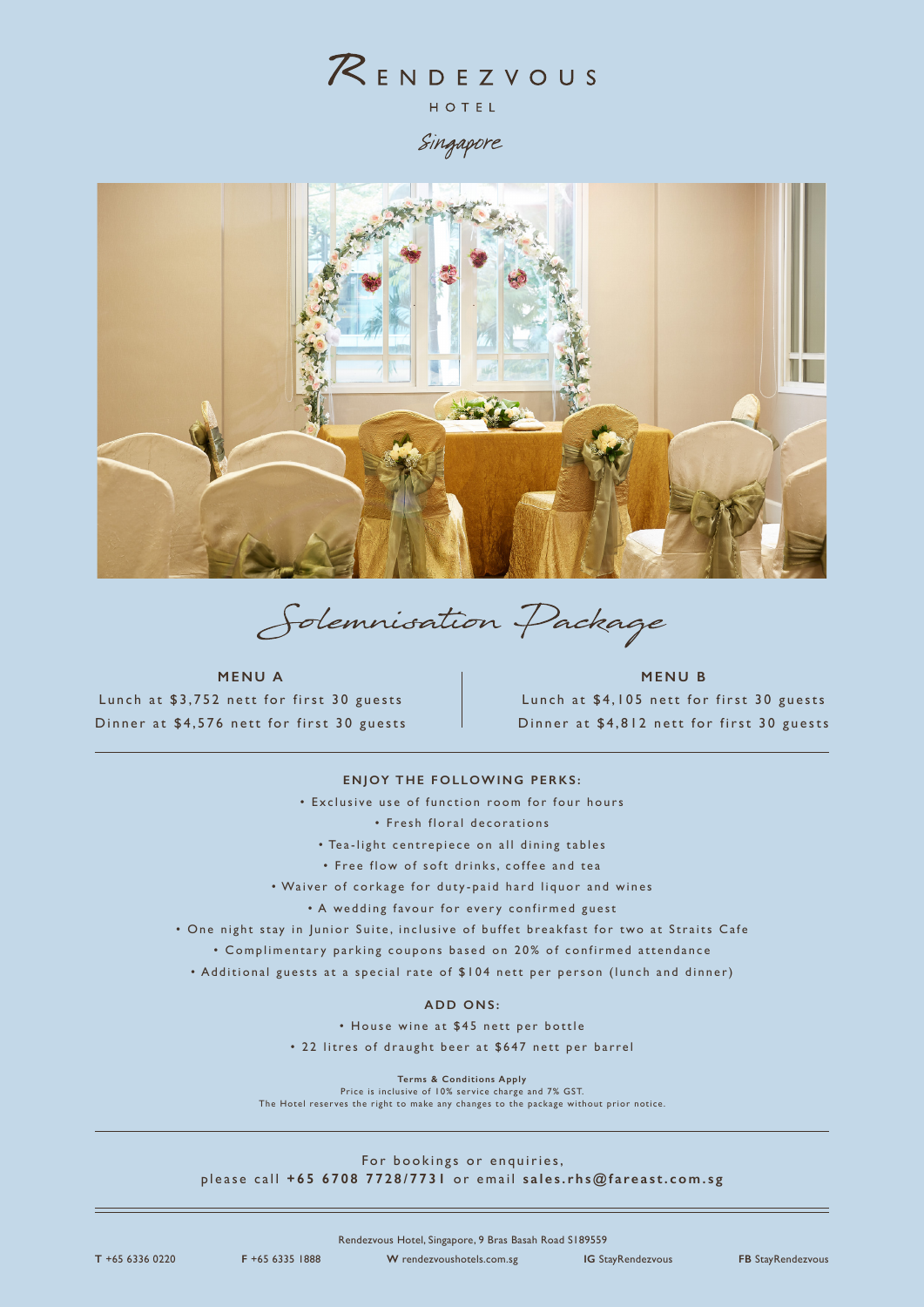# $R$ ENDEZVOUS HOTEL

Singapore

Design Your Solemnisation Buffet Menu

# **INTERNATIONAL BUFFET MENU A**

2 Appetizers 1 Soup

- 4 Mains
- 3 Desserts

# **INTERNATIONAL BUFFET MENU B**

3 Appetizers 1 Salad Bar 1 S o u p 4 Mains 3 Desserts

# **APPETIZERS**

- Apple and Cheese Salad with Walnut
- $\Box$  Baby Octopus with Peach and Melon
- Baby Octopus Confit with Grilled Vegetable
- Bailing Mushroom and Green Papaya Kerabu
- Beancurd Salad with Century Egg and Pickled Ginger
- $\Box$  Bistro Tuna Nicoise Salad
- $\Box$  Cherry Tomato and Bocconcini Skewers (V)
- **Chicken Roulade with Romesco Sauce**
- $\Box$  Confit of Mushroom with Herbs and Vinegar
- Fine Selections of Maki and Handroll
- Five Spiced Minced Chicken on Endives
- $\Box$  Gazpacho Shooters with EVO Oil (V)
- Goat Cheese Cream on Grilled Zucchini (V)
- $\Box$  Grilled Asparagus and Pomelo with Ginger Soya
- Grilled Beef Salad with Nam Prik Dressing
- Grilled Squid with Chilli Mango Chutney □ Poached Chicken with Ginger Cilantro Pesto  $\Box$  Kerabu of Squid and Shrimp **Poached Salmon Flakes with Mustard Dill**  $\Box$  Portobello with Silken Tofu Mousse (V) Roast Chicken Salad with Raisin and Walnuts G Smoked Chicken with Trio Peppers and Olive Salad c Roasted Vegetable with Aged Balsamic Vinegar Royal Beef Salad with Shredded Raw Mango G Seared Tuna and Soya Dressing **G** Spanish Egg Frittata with Aioli □ Sundried Tomato on Feta Cheese with Basil Oil c Vietnamese-style Beef in Rice Paper Wrap  $\Box$  Watermelon and Crumbled Feta

### **SALAD BAR**

# c **Mixed Leaves and Greens** Mixed Leaves and Romaine Tomato, Spanish Onion, Cucumber, Radish and Chickpea Cornichons, Olives, Croutons Caesar Dressing, Balsamic and Thousand Island

### c **Mediterranean Salad Bar**

Mixed Leaves and Arugula Tomato, French Beans, Zucchini, Onion and Eggplant Olives, Feta, Croutons Balsamic, French Dressing and Lemon Thyme Vinaigrette

### c **Japanese Salad Bar**

Butterhead and Lollo Rossa Tomato, Haricot Vert, Red Radish, Jicama and Fennel Takuan, Pickled Kyuuri and Toasted Furikake Goma Dressing, Wafu Vinaigrette and Yuzu Dressing

### c **Roots and Fruits**

Mixed Leaves and Green Frisee Roast Squash, Celeriac, Carrot, Tomato and Fruit Pickled Cherries, Caperberries and Crouton Horseradish Dressing, Balsamic and Lemon Vinaigrette

### **SOUP**

□ Mushroom Cream Soup (V) □ Cream of Pumpkin (V) □ Roasted Tomato Soup (V)  $\Box$  Clam Chowder □ Cauliflower Veloute (V) □ Potato, Leek and Turkey Bacon □ Chicken Broth  $\Box$  Beef and Barley Soup

*\*(V) Vegetarian*